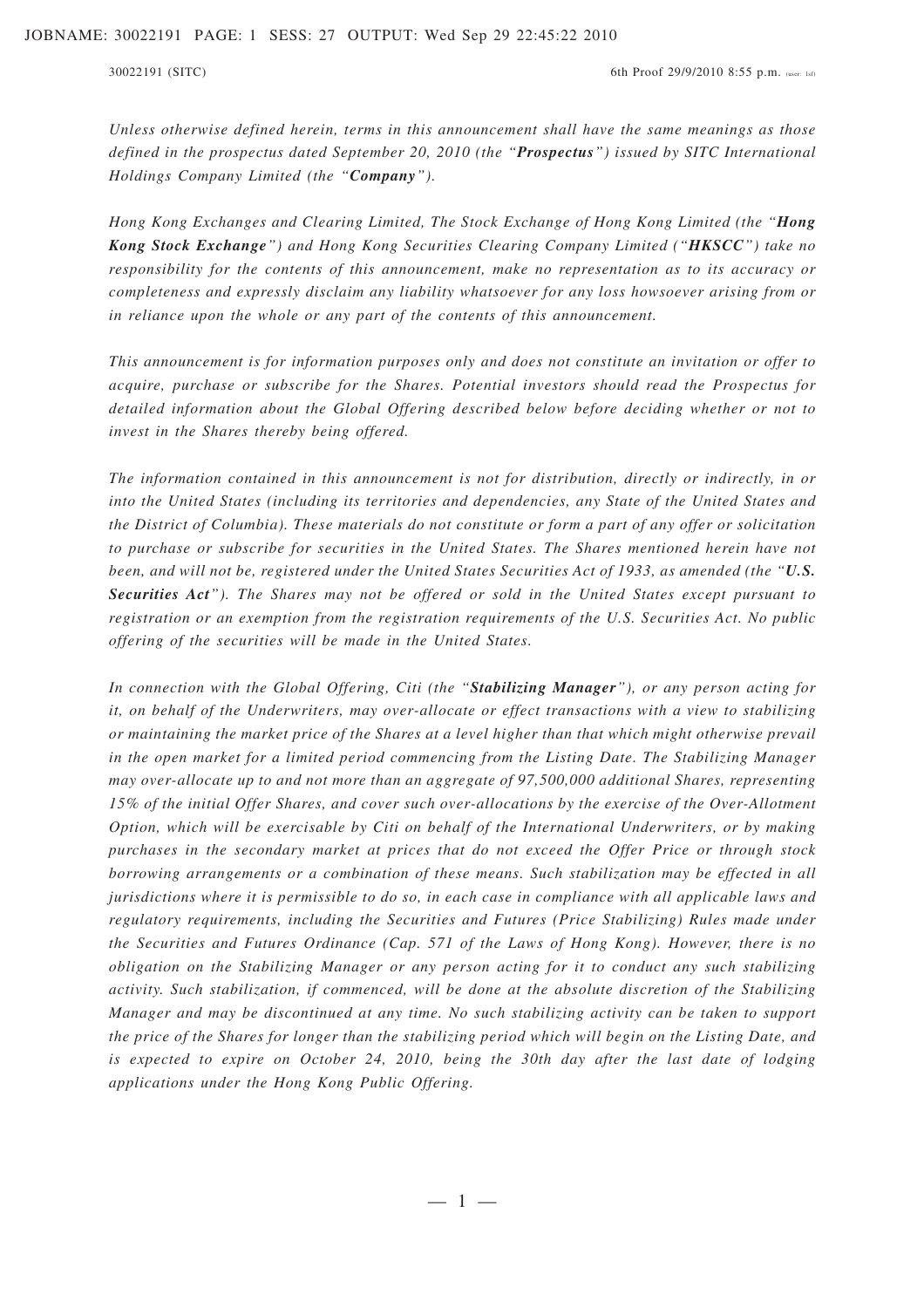

# **SITC International Holdings Company Limited 海豐國際控股有限公司**

*(Incorporated in the Cayman Islands with limited liability)*

### **GLOBAL OFFERING**

| <b>Number of Offer Shares</b> | : 650,000,000 Shares (subject to the<br><b>Over-Allotment Option</b> )                                                                                                                                                                                                     |
|-------------------------------|----------------------------------------------------------------------------------------------------------------------------------------------------------------------------------------------------------------------------------------------------------------------------|
| $\ddot{\cdot}$                | 65,000,000 Shares                                                                                                                                                                                                                                                          |
| $\ddot{\cdot}$                | 585,000,000 Shares (subject to the<br><b>Over-Allotment Option</b> )                                                                                                                                                                                                       |
|                               | Offer Price : HK\$4.78 per Offer Share plus<br>brokerage of 1%, SFC transaction<br>levy of $0.003\%$ and the Hong<br>Kong Stock Exchange trading fee<br>of $0.005\%$ (payable in full on<br>application in Hong Kong dollars<br>and subject to refund on final<br>pricing) |
| Nominal value :               | HK\$0.10 per Share                                                                                                                                                                                                                                                         |
| $\ddot{\cdot}$                | 1308                                                                                                                                                                                                                                                                       |
|                               |                                                                                                                                                                                                                                                                            |

*Sole Global Coordinator and Sole Sponsor*



*Joint Bookrunners and Joint Lead Managers*



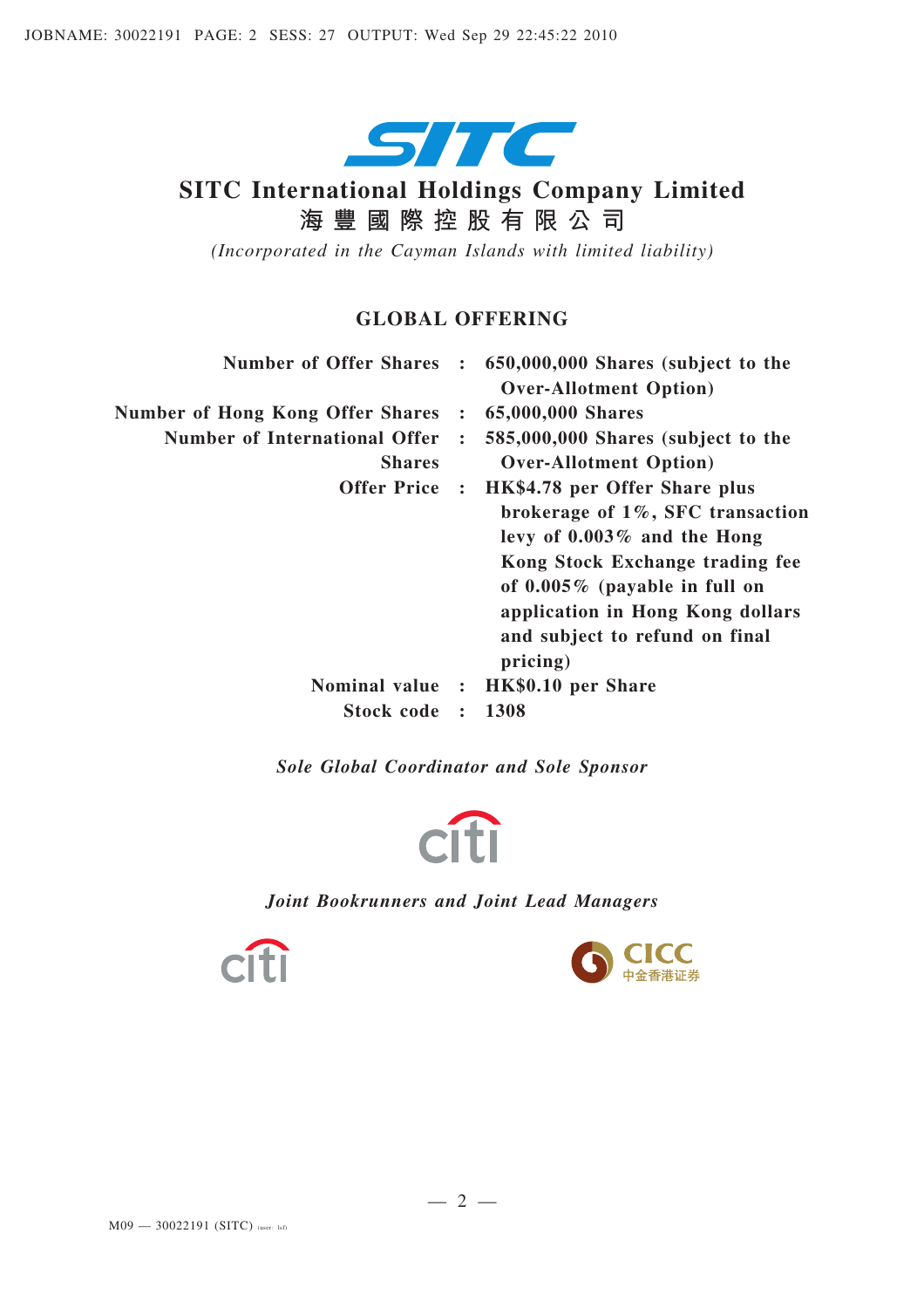### **SUMMARY**

- The Offer Price has been determined at HK\$4.78 per Hong Kong Offer Share (exclusive of 1% brokerage, 0.003% SFC transaction levy and 0.005% Hong Kong Stock Exchange trading fee).
- Based on the Offer Price of HK\$4.78 per Hong Kong Offer Share, the net proceeds from the Global Offering to be received by the Company, after deduction of related underwriting commissions and expenses and assuming no exercise of the Over-Allotment Option, is estimated to be approximately HK\$2,977 million.
- A total of 6,587 valid applications pursuant to the Hong Kong Public Offering on **WHITE** and **YELLOW** Application Forms and through giving **electronic application instructions** to HKSCC via CCASS or to the **White Form eIPO** Service Provider under the **White Form eIPO** service and for a total of 112,139,000 Offer Shares were received, representing approximately 1.73 times of the total number of 65,000,000 Offer Shares initially available under the Hong Kong Public Offering.
- In connection with the Global Offering, the Selling Shareholders have granted the Over-Allotment Option to the International Underwriters exercisable by Citi on behalf of the International Underwriters. Pursuant to the Over-Allotment Option, Citi has the right, at any time from the Listing Date, to October 24, 2010, being the 30th day after the last date of lodging applications under the Hong Kong Public Offering, to require the Selling Shareholders to sell up to an aggregate of 97,500,000 additional Shares, representing 15% of the initial Offer Shares, at the Offer Price, to cover over-allocations in the International Offing. There has been an over-allocation of 97,500,000 Shares in the International Offering and such over-allocation is covered through the stock borrowing arrangement under the Stock Borrowing Agreement between Resourceful and the Stabilizing Manager. Such borrowed Shares will be covered by exercising the Over-allotment Option or by making purchases in the secondary market. In the event that the Over-Allotment Option is exercised, an announcement will be made. As at the date of this announcement, the Over-Allotment Option has not been exercised.
- As the over-subscription in the Hong Kong Public Offering is less than 10 times, no reallocation procedures as disclosed in the section headed "Structure of the Global Offering - The Hong Kong Public Offering" in the Prospectus has been applied and no International Offer Shares have been reallocated from the International Offering to the Hong Kong Public Offering.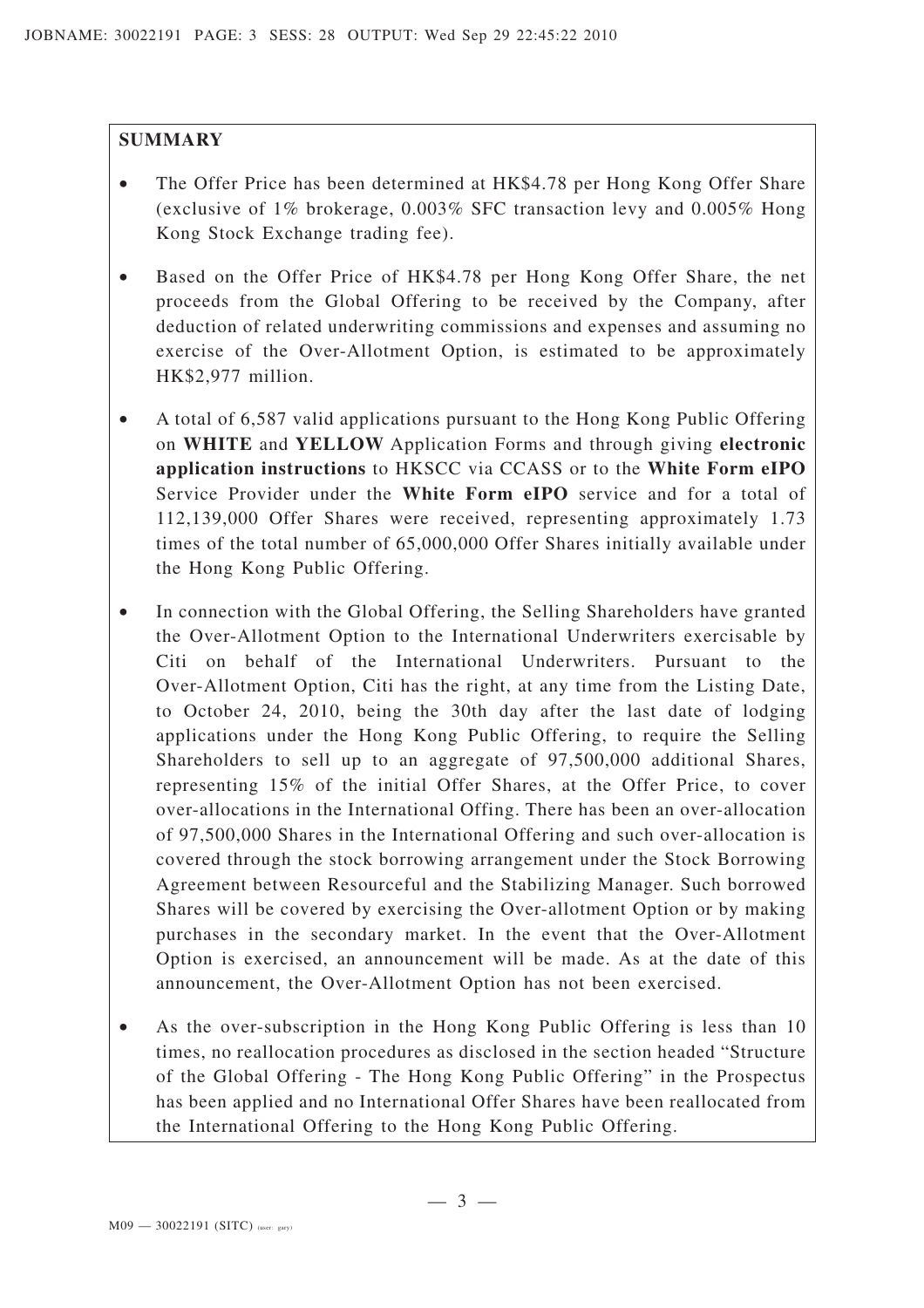The Offer Shares initially offered under the International Offering have been comfortably over-subscribed. There will be 65,000,000 Offer Shares made available for the Hong Kong Public Offering and 585,000,000 Offer Shares made available for the International Offering.

The Company announces that the Offer Price, the level of applications in the Hong Kong Public Offering, the level of indications of interest in the International Offering and the basis of allotment of the Hong Kong Offer Shares will be available on October 4, 2010 in the South China Morning Post (in English) and the Hong Kong Economic Times (in Chinese).

The Company announces that the results of allocations (with the Hong Kong identity card/ passport/Hong Kong business registration number of wholly successful or partially successful applicants) of the Offer Shares in the Hong Kong Public Offering will be available at the times and dates and in the manner specified below:

- Results of allocations will be available from Hong Kong Stock Exchange's website at **www.hkexnews.hk**;
- Results of allocations will also be available from our website at **www.sitc.com** and our results of allocations website at **www.iporesults.com.hk** on a 24-hour basis from 8:00 a.m. on October 4, 2010 to 12:00 midnight on October 10, 2010. The user will be required to key in the Hong Kong identity card/passport/Hong Kong business registration number provided in his/her/its application to search for his/her/its own allocation result;
- Results of allocations will be available from our Hong Kong Public Offering allocation results telephone enquiry line. Applicants may find out whether or not their applications have been successful and the number of Hong Kong Offer Shares allocated to them, if any, by calling 2862 8669 between 9:00 a.m. and 10:00 p.m. from October 4, 2010 to October 7, 2010;
- Special allocation results booklets setting out the results of allocations will be available for inspection during opening hours of individual branches and sub-branches from October 4, 2010 to October 6, 2010 at all the receiving bank branches and sub-branches at the addresses set out in the section headed "How to Apply for Hong Kong Offer Shares — Where to Collect the Application Forms."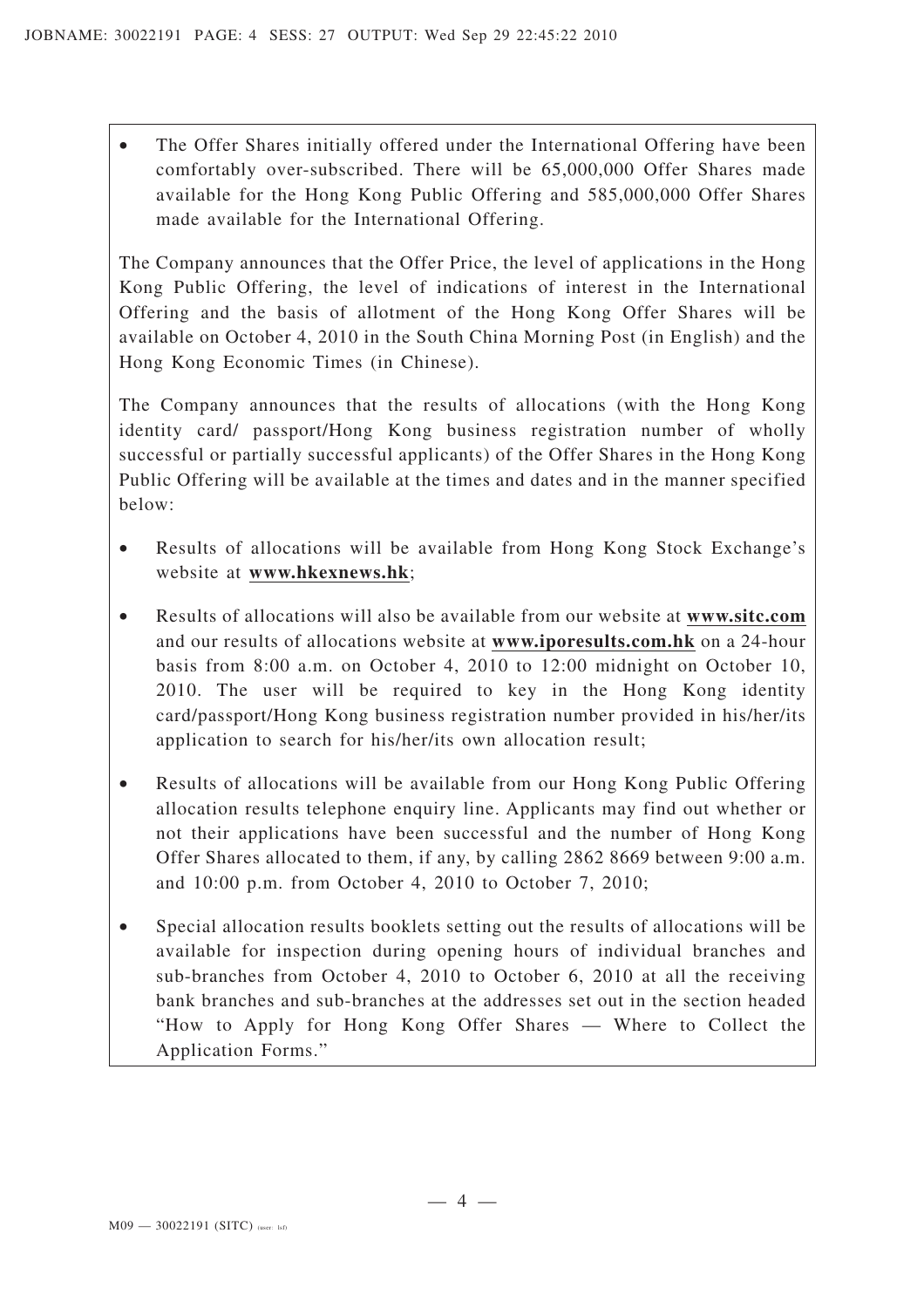Wholly or partially successful applicants who have applied for 1,000,000 Hong Kong Offer Shares or more and have indicated on their **WHITE** Application Forms that they wish to collect their Share certificates and/or refund cheques (if any) in person may collect their Share certificates and/or refund cheques in person from the Company's Hong Kong Share Registrar, Computershare Hong Kong Investor Services Limited, at Shops 1712—1716, 17th Floor, Hopewell Centre, 183 Queen's Road East, Wanchai, Hong Kong between 9:00 a.m. and 1:00 p.m. on Monday, October 4, 2010.

Share certificates and/or refund cheques (if any) for Hong Kong Offer Shares allotted to applicants, using **WHITE** Application Forms which are either not available for personal collection or which are available but are not collected in person are expected to be dispatched by ordinary post to their addresses as specified on their Application Forms at their own risk shortly after the time for collection.

Applicants who have applied for 1,000,000 Hong Kong Offer Shares or more through the **White Form eIPO** service by submitting an electronic application to the designated **WHITE Form eIPO** Service Provider through the designated website at **www.eipo.com.hk** and their applications are wholly or partially successful may collect their Share certificates (if any) in person from the Company's Hong Kong Share Registrar, Computershare Hong Kong Investor Services Limited, at Shops 1712—1716, 17th Floor, Hopewell Centre, 183 Queen's Road East, Wanchai, Hong Kong between 9:00 a.m. and 1:00 p.m. on Monday, October 4, 2010.

Share certificates (if any) for the Hong Kong Offer Shares allotted to applicants applying through the **White Form eIPO** which are either not available for personal collection or which are available but are not collected in person are expected to be dispatched by ordinary post to their addresses as specified in their application instructions to the designated **White Form eIPO** Service Provider promptly thereafter, by ordinary post and at their own risk.

Applicants who have applied through the **White Form eIPO** and paid their application monies from a single bank account, may have refund monies (if any) dispatched to the application payment bank account in the form of e-Refund payment instructions; Applicants who have applied through the **White Form eIPO** and paid their application monies from multiple bank accounts, may have refund monies (if any) dispatched to the address as specified on the applicants' **White Form eIPO** application in the form of refund cheque(s), by ordinary post at their own risk.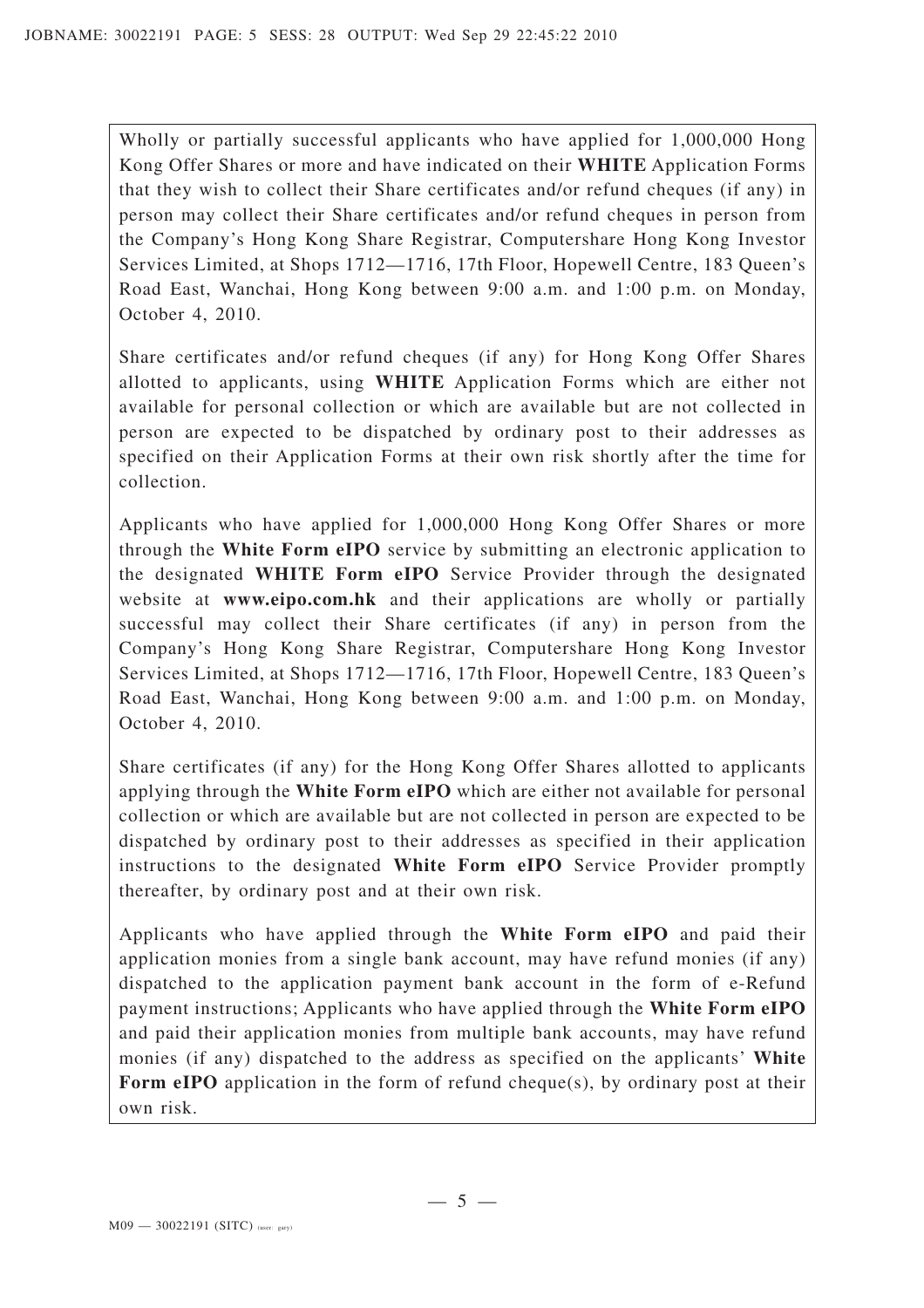Applicants who have applied for 1,000,000 Hong Kong Offer Shares or more using **YELLOW** Application Forms and have indicated on their Application Forms that they wish to collect their refund cheques (if any) in person may collect refund cheques (if any) in person from the Company's Hong Kong Share Registrar, Computershare Hong Kong Investor Services Limited, at Shops 1712—1716, 17th Floor, Hopewell Centre, 183 Queen's Road East, Wanchai, Hong Kong between 9:00 a.m. and 1:00 p.m. on Monday, October 4, 2010.

Share certificates for Hong Kong Offer Shares allotted to applicants using **YELLOW** Application Forms and those who applied by giving **electronic application instructions** to HKSCC via CCASS are expected to be issued in the name of HKSCC Nominees and deposited into CCASS for credit to their CCASS Investor Participant stock accounts or their designated CCASS Participants' stock accounts on Monday, October 4, 2010, or under contingent situation, on any other date as shall be determined by HKSCC or HKSCC Nominees.

Refund cheques (if any) for applicants using **YELLOW** Application Forms which are either not available for personal collection or which are available but are not collected in person are expected to be dispatched by ordinary post to their addresses on their application forms by ordinary post and at their own risk.

Refund monies (if any) for applicants giving **electronic application instructions** to HKSCC via CCASS are expected to be credited to the relevant applicants' designated bank accounts or the designated bank accounts of their brokers or custodians on Monday, October 4, 2010.

Share certificates will only become valid certificates of title provided that the Hong Kong Public Offering has become unconditional in all respects and neither the Hong Kong Underwriting Agreement nor the International Underwriting Agreement has been terminated in accordance with its terms on or before 8:00 a.m., on Wednesday, October 6, 2010. For more information, please refer to the section headed "Underwriting — Underwriting Arrangements and Expenses — Hong Kong Public Offering — Grounds for Termination" in the Prospectus.

The Company will not issue any temporary documents of title. No receipts will be issued for application monies paid. Dealings in the Shares on the Hong Kong Stock Exchange are expected to commence at 9:30 a.m. on Wednesday, October 6, 2010. Shares will be traded in board lots of 1,000 Shares. The stock code of the Shares is 1308.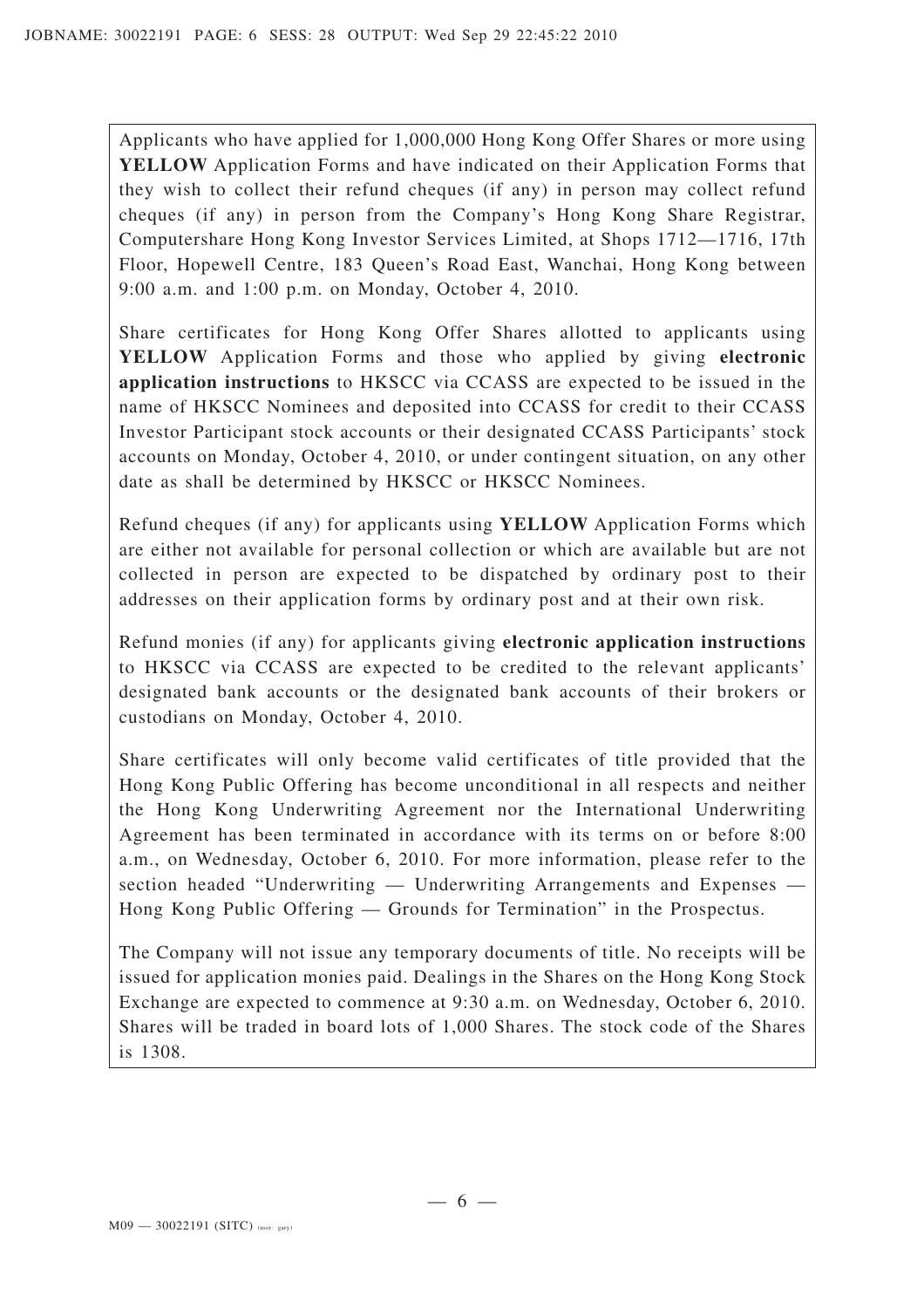# **OFFER PRICE AND USE OF NET PROCEEDS FROM THE GLOBAL OFFERING**

The Offer Price has been determined at HK\$4.78 per Hong Kong Offer Share (exclusive of 1% brokerage, 0.003% SFC transaction levy and 0.005% Hong Kong Stock Exchange trading fee).

Based on an Offer Price of HK\$4.78 per Share, we estimate that we will receive net proceeds from the Global Offering of approximately HK2,977 million from the 650,000,000 Offer Shares to be offered by the Company, after deducting underwriting fees and expenses payable by us and assuming the Over-Allotment Option is not exercised.

We intend to use these net proceeds for the following purposes:

- approximately 45% of net proceeds to us (approximately HK\$1,340 million (US\$172 million)) for the acquisition of 15 to 25 new-build and second-hand vessels depending on market condition;
- approximately 20% of net proceeds to us (approximately HK\$595 million (US\$77 million)) for the purchase of 25,000 to 35,000 containers depending on market condition;
- approximately 25% of net proceeds to us (approximately HK\$744 million (US\$96 million)) for the expansion and development of our land-based logistics business, including (i) HK\$387 million (US\$50 million)) for the development of depot and warehousing facilities, including purchasing land use rights, constructing warehouses and offices and purchasing facilities, (ii) HK\$60 million (US\$8 million)) for the development of our logistics service network and (iii) HK\$298 million (US\$38 million)) for the acquisition of logistics companies to complement our existing business; and
- the remaining amount of approximately 10% (approximately HK\$298 million (US\$38 million)) will be used for funding for our working capital and general corporate purposes.

To the extent that the net proceeds from the Global Offering are not immediately applied to the above purposes, we intend to deposit the proceeds into our accounts with licensed financial institutions.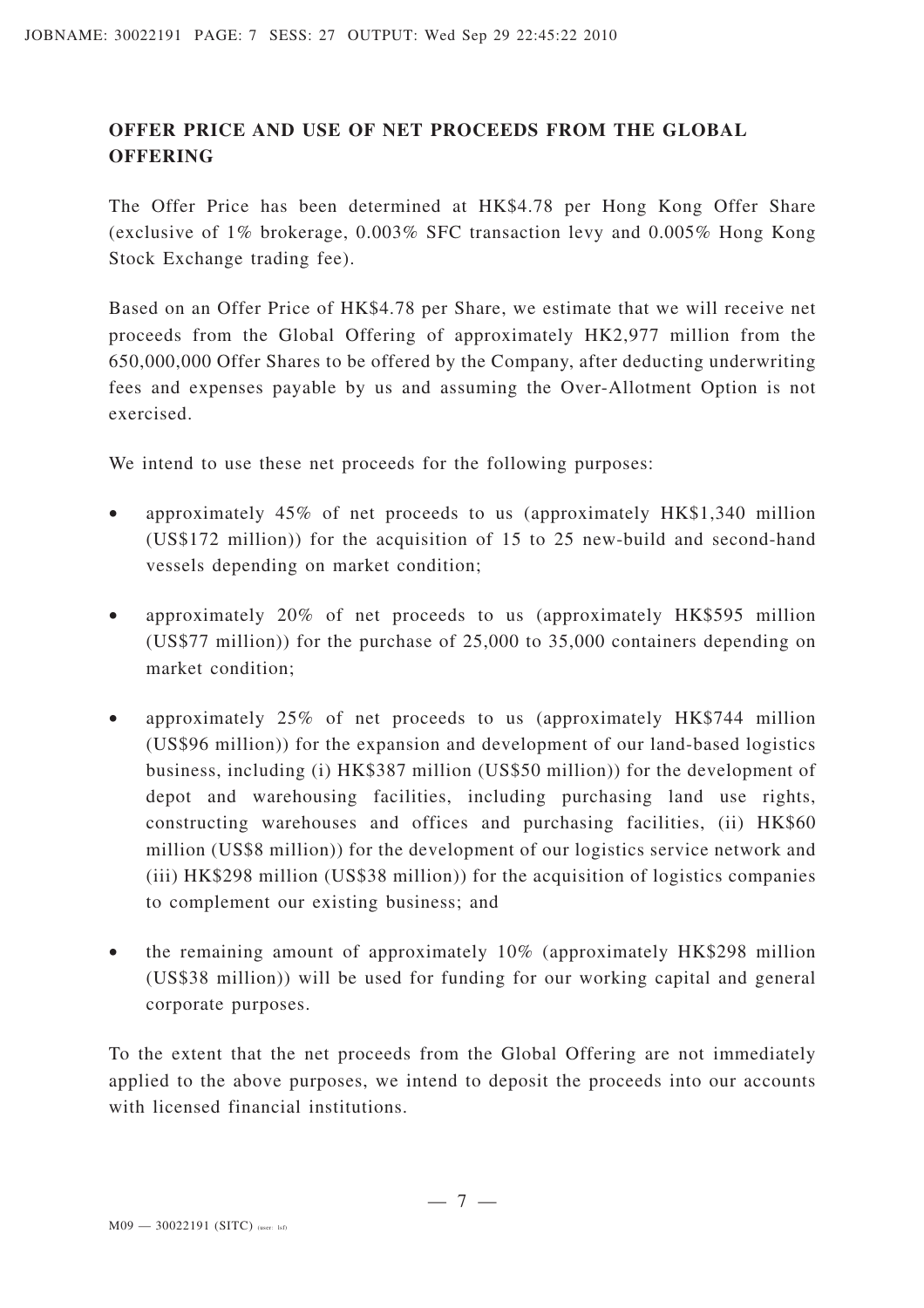#### **APPLICATIONS AND INDICATIONS OF INTEREST RECEIVED**

As at the close of the application lists at 12:00 noon on Friday, September 24, 2010, a total of 6,587 valid applications (applications on **WHITE** and **YELLOW** Application Forms and through giving **electronic application instructions** to HKSCC via CCASS or to the **White Form eIPO** Service Provider under the **White** Form eIPO) and for a total of 112,139,000 Offer Shares were received, representing approximately 1.73 times the total number of 65,000,000 Offer Shares initially available under the Hong Kong Public Offering.

Of the 6,587 valid applications on **WHITE** and **YELLOW** Application Forms and by **electronic application instructions** given to HKSCC via CCASS or to the **White Form eIPO** Service Provider under the **White Form eIPO** for a total of 112,139,000 Hong Kong Offer Shares, a total of 6,565 applications in respect of a total of 75,339,000 Hong Kong Offer Shares were for Hong Kong Offer Shares with an aggregate subscription amount based on the maximum Offer Price of HK\$6.28 per Hong Kong Offer Share of HK\$5 million or below (exclusive of 1% brokerage, 0.003% SFC transaction levy and 0.005% Hong Kong Stock Exchange trading fee), and a total of 22 applications in respect of a total of 36,800,000 Hong Kong Offer Shares were for Hong Kong Offer Shares with an aggregate subscription amount based on the maximum Offer Price of HK\$6.28 per Hong Kong Offer Share of more than HK\$5 million (exclusive of 1% brokerage, 0.003% SFC transaction levy and 0.005% Hong Kong Stock Exchange trading fee). 2 multiple or suspected multiple applications have been rejected. 11 applications have been rejected due to bounced cheques and 1 invalid application has been rejected. No application for more than 32,500,000 Hong Kong Offer Shares has been identified.

In connection with the Global Offering, the Selling Shareholders have granted the Over-Allotment Option to the International Underwriters exercisable by Citi on behalf of the International Underwriters. Pursuant to the Over-Allotment Option, Citi has the right, at any time from the Listing Date to October 24, 2010, being the 30th day after the last date of lodging applications under the Hong Kong Public Offering, to require the Selling Shareholders to sell up to an aggregate of 97,500,000 additional Shares, representing 15% of the initial Offer Shares, at the Offer Price to, among other things, cover over-allocations in the International Offering, if any. If the Over-Allotment Option is exercised in full, the additional Shares for sale will represent approximately 3.75% of our enlarged share capital immediately following the completion of the Global Offering. There has been an over-allocation of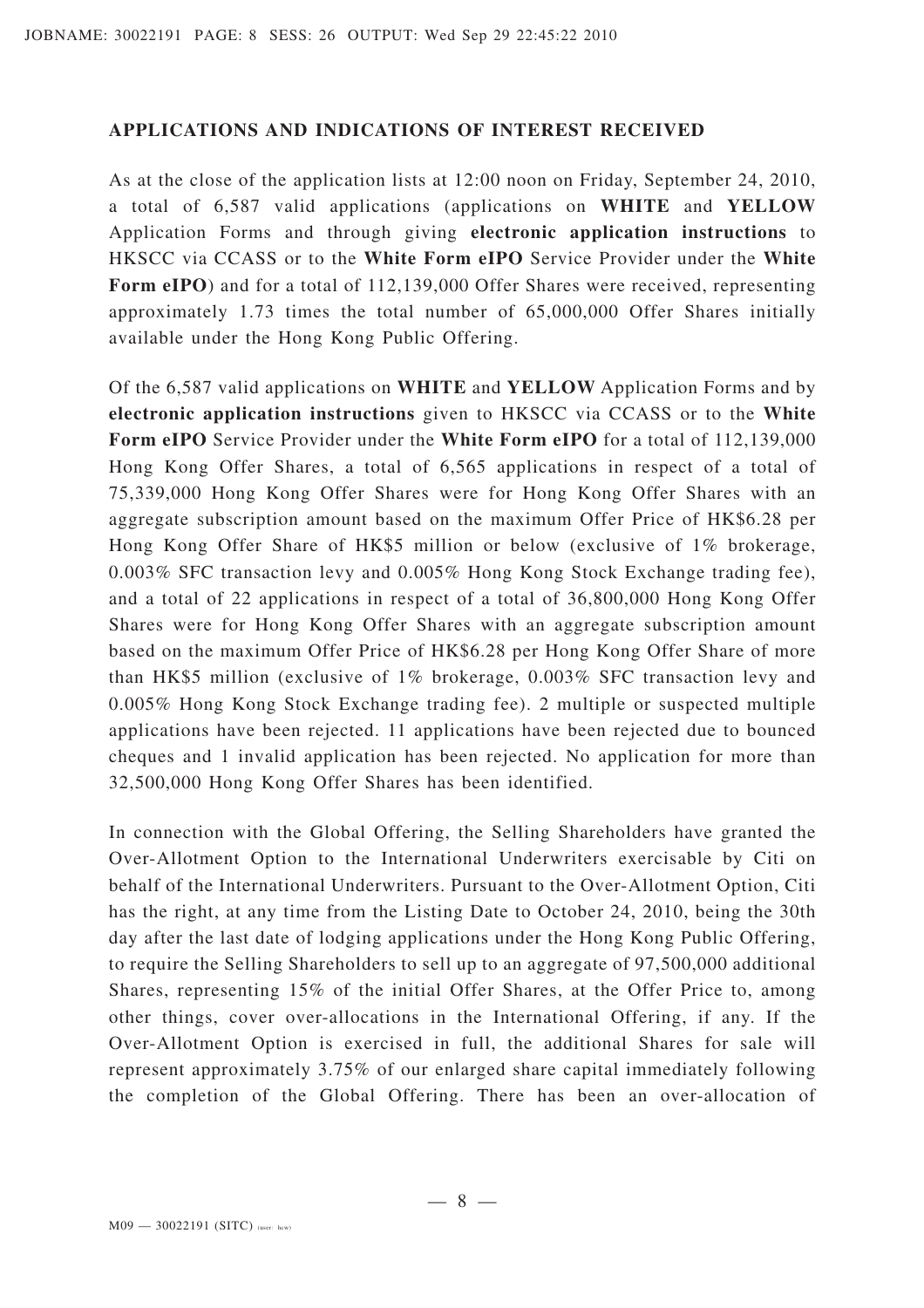97,500,000 Shares in the International Offering and such over-allocation is covered through the stock borrowing arrangement under the Stock Borrowing Agreement between Resourceful and the Stabilizing Manager. Such borrowed Shares will be covered by exercising the Over-allotment Option or by making purchases in the secondary market. In the event that the Over-Allotment Option is exercised, an announcement will be made. As at the date of this announcement, the Over-Allotment Option has not been exercised.

The number of Shares validly applied for under the Hong Kong Public Offering represents less than 10 times of the initial number of the Hong Kong Public Offering, therefore no Shares will be reallocated to the Hong Kong Public Offering from the International Offering according to the section headed "Structure of the Global Offering - The Hong Kong Public Offering" in the Prospectus.

The Directors confirm that no Offer Share has been allocated to applicants who are directors, existing shareholders and connected persons of the Company within the meaning of the Listing Rules. None of the Joint Lead Managers and the Underwriters and their respective affiliated companies and connected clients (as set out in Appendix 6 to the Listing Rules) has taken up any Offer Shares for its own benefit under the Global Offering.

The Directors further announce that the Offer Shares initially offered under the International Offering have been comfortably over-subscribed. There will be 65,000,000 Offer Shares made available for the Hong Kong Public Offering and 585,000,000 Offer Shares made available for the International Offering.

The Directors confirm that the International Offering is in compliance with the placing guidelines for equity securities as set out in Appendix 6 to the Listing Rules and no placee will, individually, be placed more than 10% of the enlarged issued share capital of the Company immediately after the Global Offering. As such, the Directors confirm that there will not be any new substantial Shareholder immediately after the Global Offering, and the number of Shares in public hands will satisfy the minimum percentage prescribed by Rule 8.08 of the Listing Rules.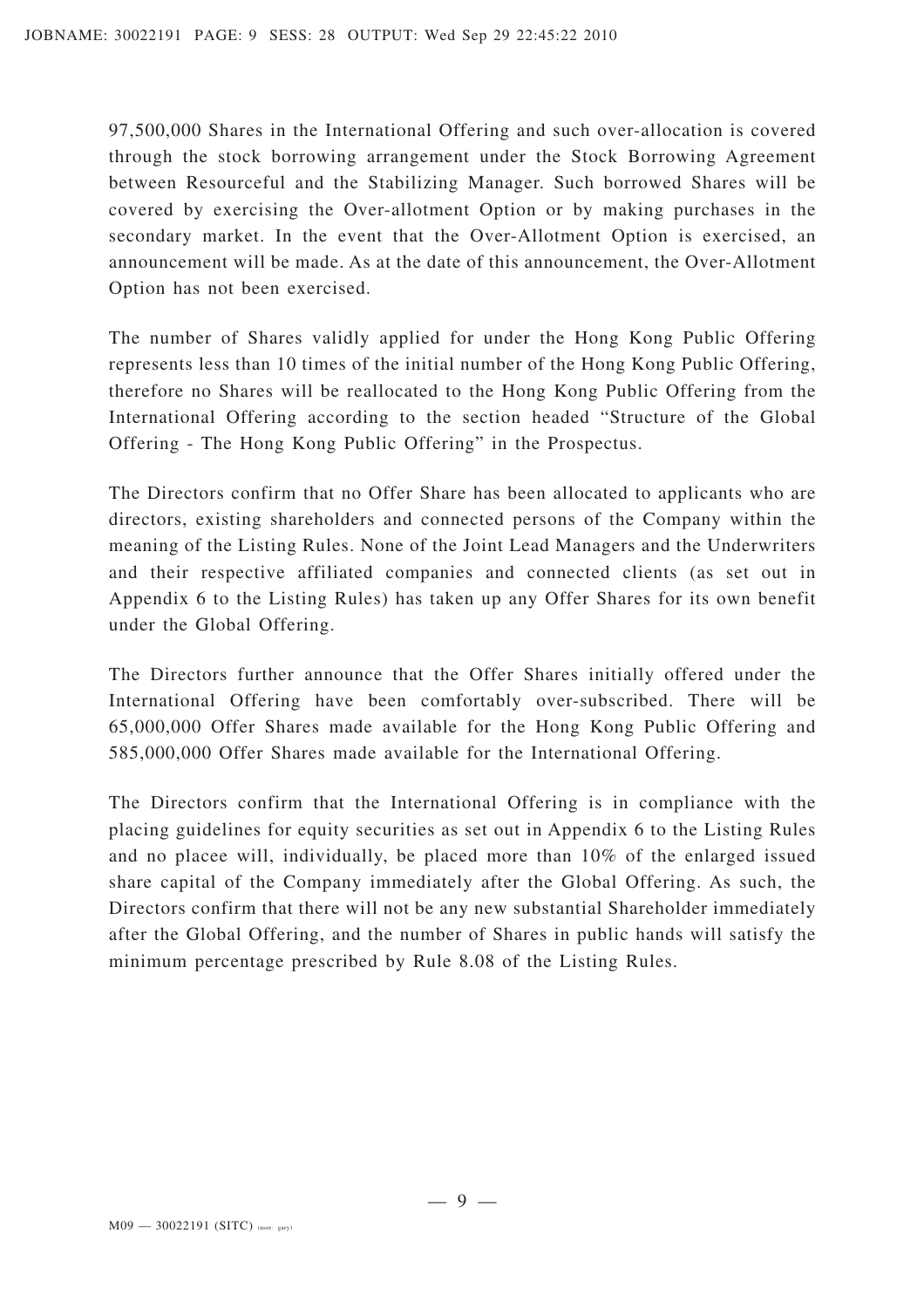#### **BASIS OF ALLOTMENT UNDER THE HONG KONG PUBLIC OFFERING**

Valid applications made by the public on **WHITE** and **YELLOW** Application Forms and by **electronic application instructions** given to HKSCC via CCASS or to the **White Form eIPO** Service Provider under the **White Form eIPO** will be conditionally allotted on the basis set out below:

| NO. OF<br><b>SHARES</b><br><b>APPLIED FOR</b> | <b>NO. OF VALID</b><br><b>APPLICATIONS</b> | <b>BASIS OF ALLOTMENT / BALLOT</b>                                     | <b>APPROXIMATE</b><br><b>PERCENTAGE</b><br><b>ALLOTTED OF</b><br><b>THE TOTAL</b><br>NO. OF<br><b>SHARES</b><br><b>APPLIED FOR</b> |
|-----------------------------------------------|--------------------------------------------|------------------------------------------------------------------------|------------------------------------------------------------------------------------------------------------------------------------|
|                                               |                                            | POOL A                                                                 |                                                                                                                                    |
| 1,000                                         | 3,145                                      | 1,000 Shares                                                           | 100.00%                                                                                                                            |
| 2,000                                         | 768                                        | 1,000 Shares plus 384 out of 768 to receive<br>additional 1,000 Shares | 75.00%                                                                                                                             |
| 3,000                                         | 350                                        | 2,000 Shares                                                           | 66.67%                                                                                                                             |
| 4,000                                         | 203                                        | 2,000 Shares plus 97 out of 203 to receive<br>additional 1,000 Shares  | 61.95%                                                                                                                             |
| 5,000                                         | 324                                        | 3,000 Shares                                                           | 60.00%                                                                                                                             |
| 6,000                                         | 130                                        | 3,000 Shares plus 62 out of 130 to receive<br>additional 1,000 Shares  | 57.95%                                                                                                                             |
| 7,000                                         | 51                                         | 4,000 Shares                                                           | 57.14%                                                                                                                             |
| 8,000                                         | 99                                         | 4,000 Shares plus 48 out of 99 to receive<br>additional 1,000 Shares   | 56.06%                                                                                                                             |
| 9,000                                         | 48                                         | 5,000 Shares                                                           | 55.56%                                                                                                                             |
| 10,000                                        | 499                                        | 5,000 Shares plus 79 out of 499 to receive<br>additional 1,000 Shares  | 51.58%                                                                                                                             |
| 15,000                                        | 146                                        | 7,000 Shares                                                           | 46.67%                                                                                                                             |
| 20,000                                        | 265                                        | 9,000 Shares                                                           | 45.00%                                                                                                                             |
| 25,000                                        | 50                                         | 11,000 Shares                                                          | 44.00%                                                                                                                             |
| 30,000                                        | 88                                         | 13,000 Shares                                                          | 43.33%                                                                                                                             |
| 35,000                                        | 33                                         | 15,000 Shares                                                          | 42.86%                                                                                                                             |
| 40,000                                        | 43                                         | 17,000 Shares                                                          | 42.50%                                                                                                                             |
| 45,000                                        | 12                                         | 19,000 Shares                                                          | 42.22%                                                                                                                             |
| 50,000                                        | 69                                         | 20,000 Shares                                                          | 40.00%                                                                                                                             |
| 60,000                                        | 26                                         | 23,000 Shares                                                          | 38.33%                                                                                                                             |
| 70,000<br>80,000                              | 11<br>22                                   | 26,000 Shares<br>29,000 Shares                                         | 37.14%<br>36.25%                                                                                                                   |
| 90,000                                        | 11                                         | 32,000 Shares                                                          | 35.56%                                                                                                                             |
| 100,000                                       | 67                                         | 35,000 Shares                                                          | 35.00%                                                                                                                             |
| 150,000                                       | 31                                         | 52,000 Shares                                                          | 34.67%                                                                                                                             |
| 200,000                                       | 23                                         | 69,000 Shares                                                          | 34.50%                                                                                                                             |
| 250,000                                       | 5                                          | 85,000 Shares                                                          | 34.00%                                                                                                                             |
| 300,000                                       | 13                                         | 101,000 Shares                                                         | $33.67\%$                                                                                                                          |
| 350,000                                       | 9                                          | 117,000 Shares                                                         | 33.43%                                                                                                                             |
| 400,000                                       | 6                                          | 133,000 Shares                                                         | 33.25%                                                                                                                             |
| 450,000                                       | 1                                          | 149,000 Shares                                                         | 33.11%                                                                                                                             |
| 500,000                                       | 10                                         | 161,000 Shares                                                         | 32.20%                                                                                                                             |
| 600,000                                       | 5                                          | 193,000 Shares                                                         | 32.17%                                                                                                                             |
| 700,000                                       | $\sqrt{2}$                                 | 224,000 Shares                                                         | 32.00%                                                                                                                             |
|                                               |                                            |                                                                        |                                                                                                                                    |

6,565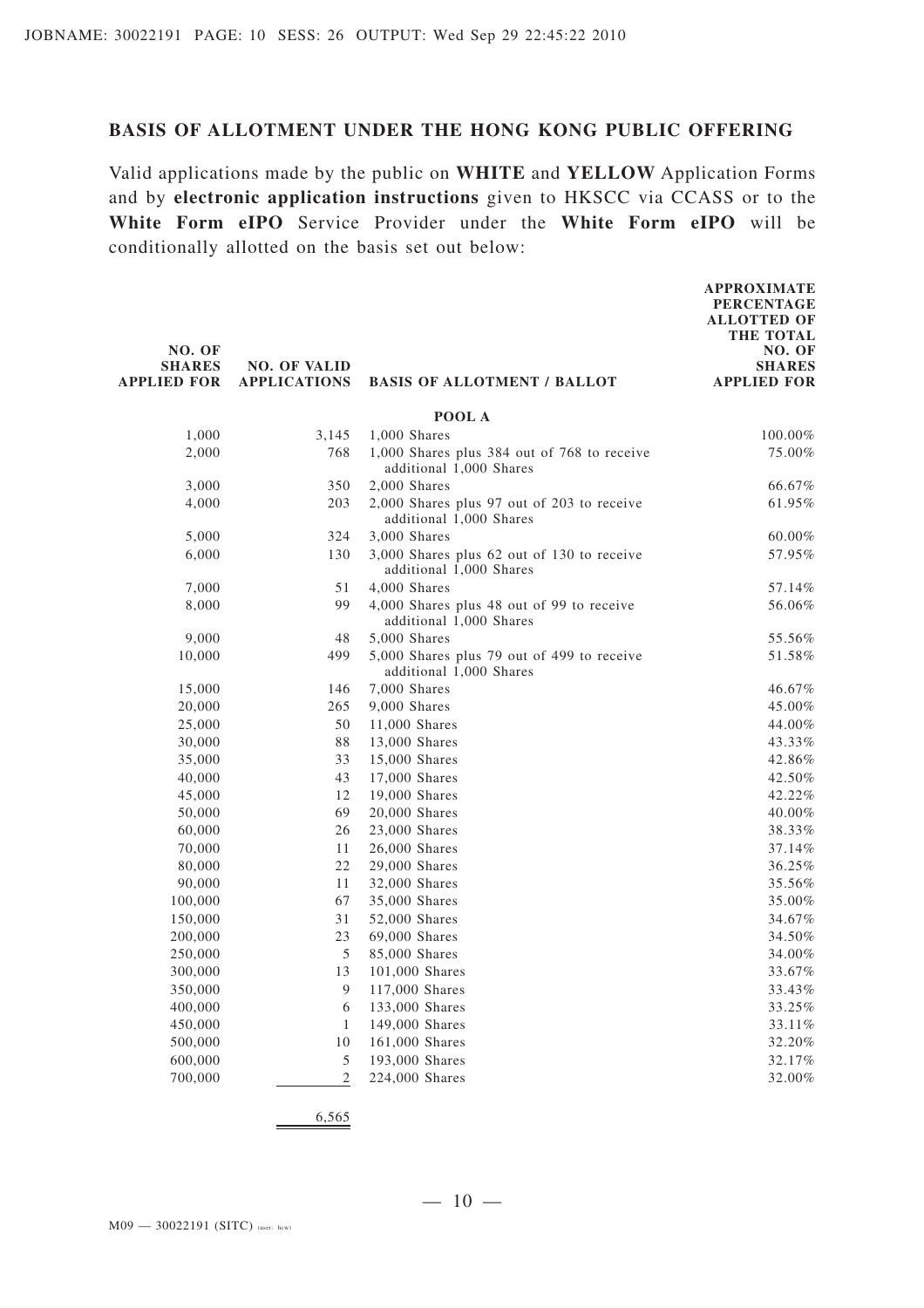**APPROXIMATE**

The final number of Offer Shares comprised in the Hong Kong Public Offering is 65,000,000 Offer Shares, representing 10% of the Offer Shares in the Global Offering and the final number of Offer Shares available in the International Offering is 585,000,000 Offer Shares which were allocated in full, representing 90% of the Offer Shares in the Global Offering (before any exercise of the Over-Allotment Option).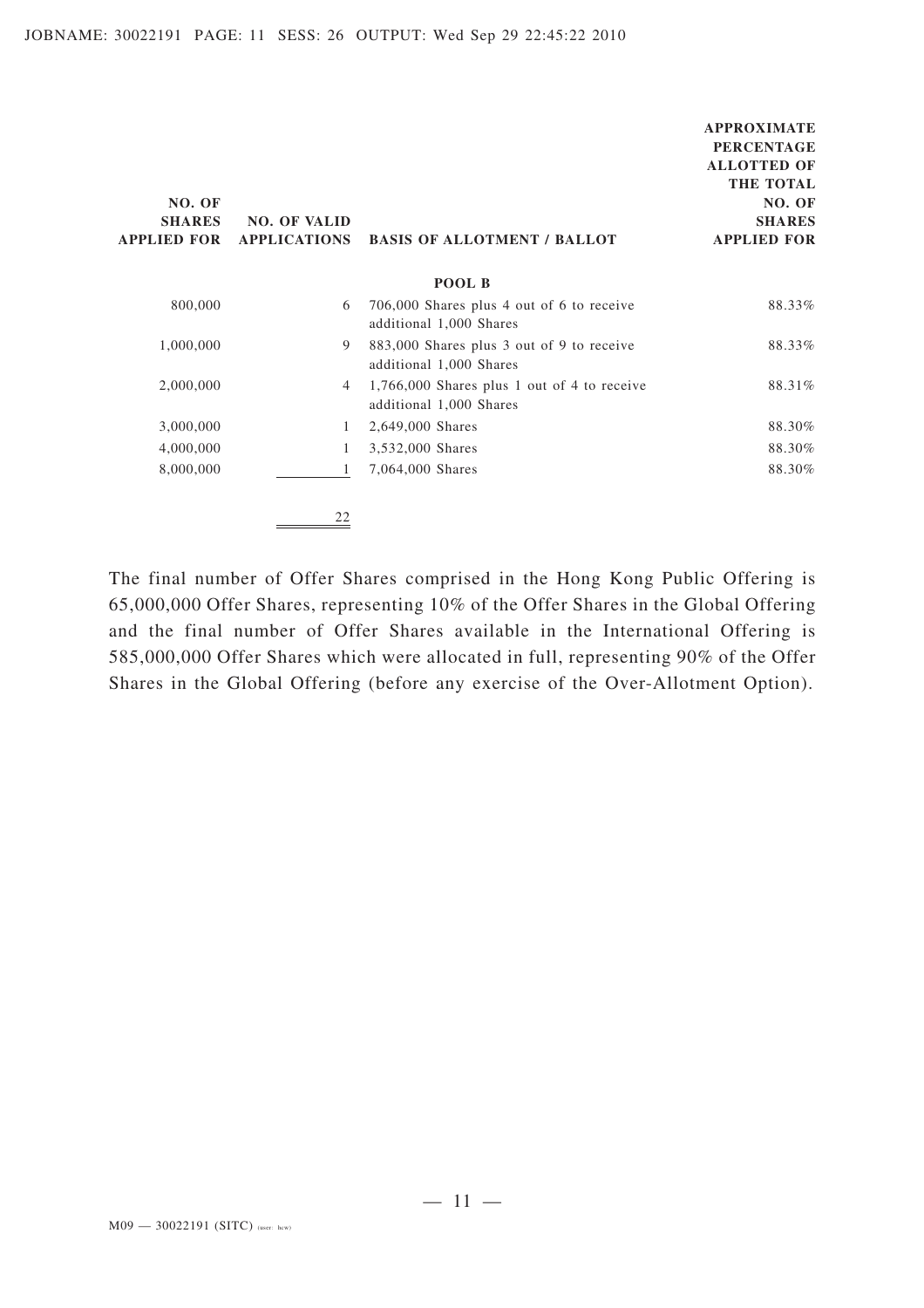#### **RESULTS OF ALLOCATIONS**

The Company announces that the Offer Price, the level of applications in the Hong Kong Public Offering, the level of indications of interest in the International Offering and the basis of allotment of the Hong Kong Offer Shares will be available on October 4, 2010 in the South China Morning Post (in English) and the Hong Kong Economic Times (in Chinese).

The Company announces that the results of allocations (with the Hong Kong identity card/passport/ Hong Kong business registration number of wholly successful or partially successful applicants) of the Offer Shares in the Hong Kong Public Offering will be available at the times and dates and in the manner specified below:

- Results of allocations will be available from Hong Kong Stock Exchange's website at **www.hkexnews.hk**;
- Results of allocations will also be available from our website at **www.sitc.com** and our results of allocations website at www.iporesults.com.hk on a 24-hour basis from 8:00 a.m. on October 4, 2010 to 12:00 midnight on October 10, 2010. The user will be required to key in the Hong Kong identity card/passport/Hong Kong business registration number provided in his/her/its application to search for his/her/its own allocation result;
- Results of allocations will be available from our Hong Kong Public Offering allocation results telephone enquiry line. Applicants may find out whether or not their applications have been successful and the number of Hong Kong Offer Shares allocated to them, if any, by calling 2862 8669 between 9:00 a.m. and 10:00 p.m. from October 4, 2010 to October 7, 2010; and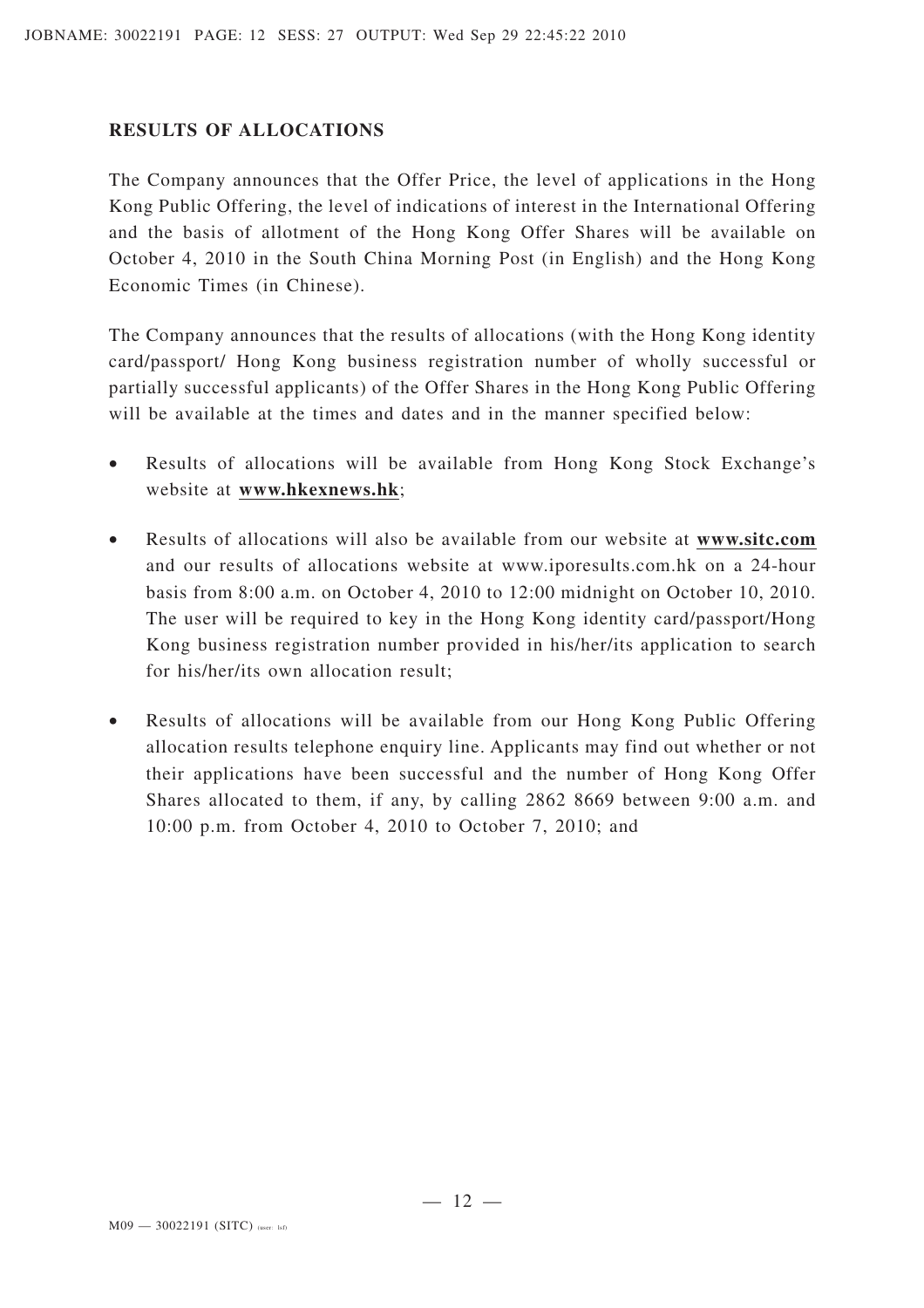• Special allocation results booklets setting out the results of allocations will be available for inspection during opening hours of individual branches and sub-branches from October 4, 2010 to October 6, 2010 at all the receiving bank branches and sub-branches at the following addresses:

|                                  | <b>Branch Name</b>     | <b>Address</b>            |
|----------------------------------|------------------------|---------------------------|
|                                  |                        |                           |
| Hong Kong Island  Central Branch |                        | Shop No. 16, G/F and      |
|                                  |                        | Lower G/F, New World      |
|                                  |                        | Tower, 16-18 Queen's      |
|                                  |                        | Road Central, Central     |
|                                  | Hennessy Road Branch   | 399 Hennessy Road,        |
|                                  |                        | Wanchai                   |
|                                  | Quarry Bay Branch      | G/F, Westlands Gardens,   |
|                                  |                        | 1027 King's Road, Quarry  |
|                                  |                        | Bay                       |
|                                  | Aberdeen Branch        | Shop 4A, G/F, Aberdeen    |
|                                  |                        | Centre Site 5, No.6 Nam   |
|                                  |                        | Ning Street, Aberdeen     |
| $Kowloon \ldots \ldots \ldots$   | Kwun Tong Hoi Yuen     | G/F, Fook Cheong          |
|                                  | Road                   | Building, No. 63 Hoi Yuen |
|                                  |                        | Road, Kwun Tong,          |
|                                  |                        | Kowloon                   |
|                                  | 68 Nathan Road Branch  | Basement, Shop B1, G/F    |
|                                  |                        | Golden Crown Court,       |
|                                  |                        | 66-70 Nathan Road,        |
|                                  |                        | Tsimshatsui               |
|                                  | Lok Fu Shopping Centre | Shop G101, G/F., Lok Fu   |
|                                  | <b>Branch</b>          | Shopping Centre           |

#### **Standard Chartered Bank (Hong Kong) Limited**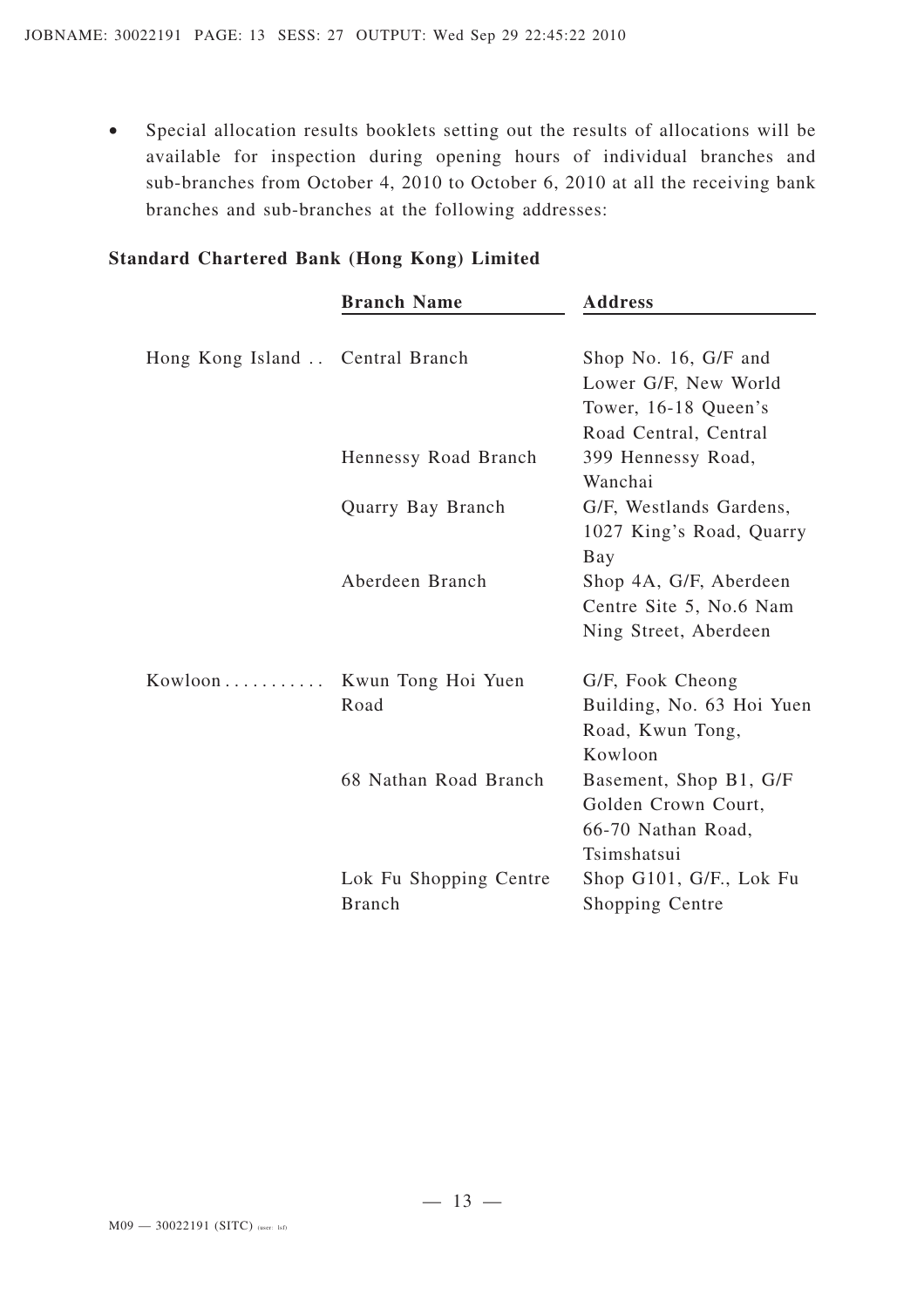|                                  | <b>Branch Name</b> | <b>Address</b>             |
|----------------------------------|--------------------|----------------------------|
| New Territories Tsuen Wan Branch |                    | Shop C, G/F $\&$ 1/F, Jade |
|                                  |                    | Plaza, 298 Sha Tsui Road,  |
|                                  |                    | Tsuen Wan                  |
|                                  | Yuen Long Branch   | 140, Yuen Long Main        |
|                                  |                    | Road, Yuen Long            |
|                                  | Tai Po Branch      | 23 & 25 Kwong Fuk Road,    |
|                                  |                    | Tai Po Market, Tai Po      |

# **Wing Lung Bank Limited**

|                                | <b>Branch Name</b>                        | <b>Address</b>                                 |
|--------------------------------|-------------------------------------------|------------------------------------------------|
| Hong Kong Island               | Central Branch (Head<br>Office)           | 45 Des Voeux Road<br>Central                   |
|                                | Johnston Road Branch                      | 118 Johnston Road                              |
|                                | North Point Branch                        | 361 King's Road                                |
| $Kowloon \ldots \ldots \ldots$ | Mongkok Branch                            | B/F Bank Centre, 636<br>Nathan Road            |
|                                | Lamtin Sceneway Plaza                     | Shop 59, 3/F Sceneway                          |
|                                | <b>Branch</b>                             | Plaza, 8 Sceneway Road                         |
|                                | To Kwa Wan Branch                         | 64 To Kwa Wan Road                             |
| New Territories                | Shatin Plaza Branch<br>Sheung Shui Branch | 21 Shatin Centre Street<br>128 San Fung Avenue |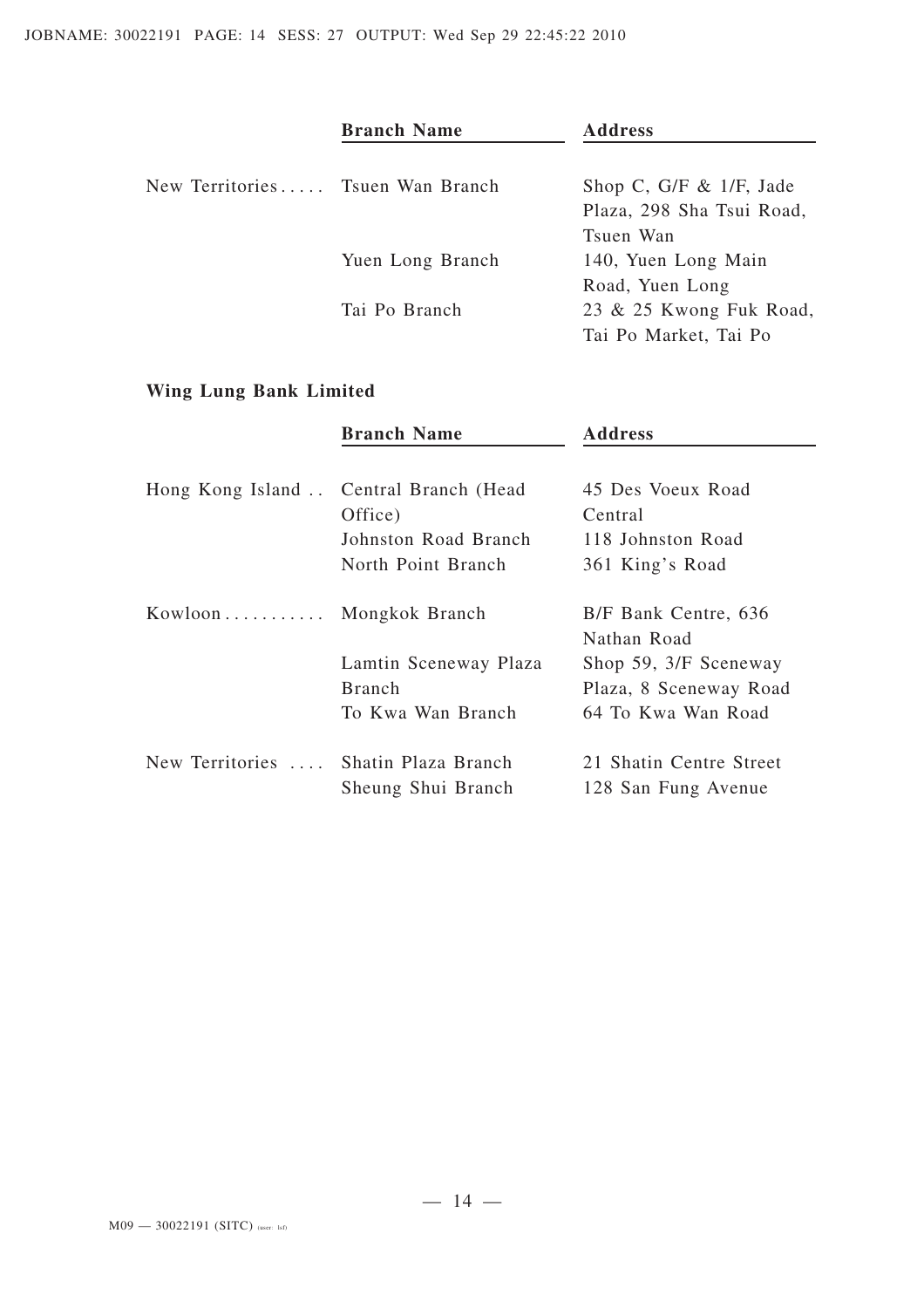## **DISPATCH/COLLECTION OF SHARE CERTIFICATES AND REFUND MONIES**

Applicants who have applied for 1,000,000 Hong Kong Offer Shares or more and have indicated on their **WHITE** Application Forms that they wish to collect their refund cheque(s) (where applicable) and/or Share certificate(s) (where applicable) in person and have provided all information required by their application, may collect their refund cheque(s) (where applicable) and/or Share certificates (where applicable) in person from the Company's Hong Kong Share Registrar Computershare Hong Kong Investor Services Limited, at Shops 1712—1716, 17th Floor, Hopewell Centre, 183 Queen's Road East, Wanchai, Hong Kong between 9:00 a.m. and 1:00 p.m. on Monday, October 4, 2010. Applicants being individuals who opt for personal collection must not authorize any other person to make collection on their behalf. Applicants being corporations which opt for personal collection must attend by their authorised representatives bearing letters of authorization from their corporations stamped with the corporations' respective chops. Both individuals and authorized representatives (if applicable) must produce, at the time of collection, evidence of identity acceptable to Computershare Hong Kong Investor Services Limited. Uncollected refund cheque(s) (where applicable) and/or Share certificates (where applicable) will be sent to the address as specified in their application promptly thereafter by ordinary post and at their own risk.

Share certificate(s) for wholly or partially successful applicant, and refund cheque(s) for application monies (if any) in respect of wholly or partially unsuccessful applications using **WHITE** Application Forms to apply for (i) less than 1,000,000 Hong Kong Offer Shares or (ii) 1,000,000 or more Hong Kong Offer Shares but who have not opted for personal collection, or who have opted for personal collection but do not collect in person within the specified period, will be sent to the address on their application on Monday, October 4, 2010, by ordinary post and at their own risk.

Applicants who have applied for 1,000,000 Hong Kong Offer Shares or more through the **White Form eIPO** service by submitting an electronic application to the designated **White Form eIPO** Service Provider through the designated website at **www.eipo.com.hk** may collect their Share certificate(s) in person from the Company's Hong Kong Share Registrar, Computershare Hong Kong Investor Services Limited, at Shops 1712—1716, 17th Floor, Hopewell Centre, 183 Queen's Road East, Wanchai, Hong Kong between 9:00 a.m. and 1:00 p.m. on Monday, October 4, 2010, or such other date as notified by the Company in the newspapers as the date of dispatched of e-Refund payment instructions/refund cheque(s)/Share certificate(s).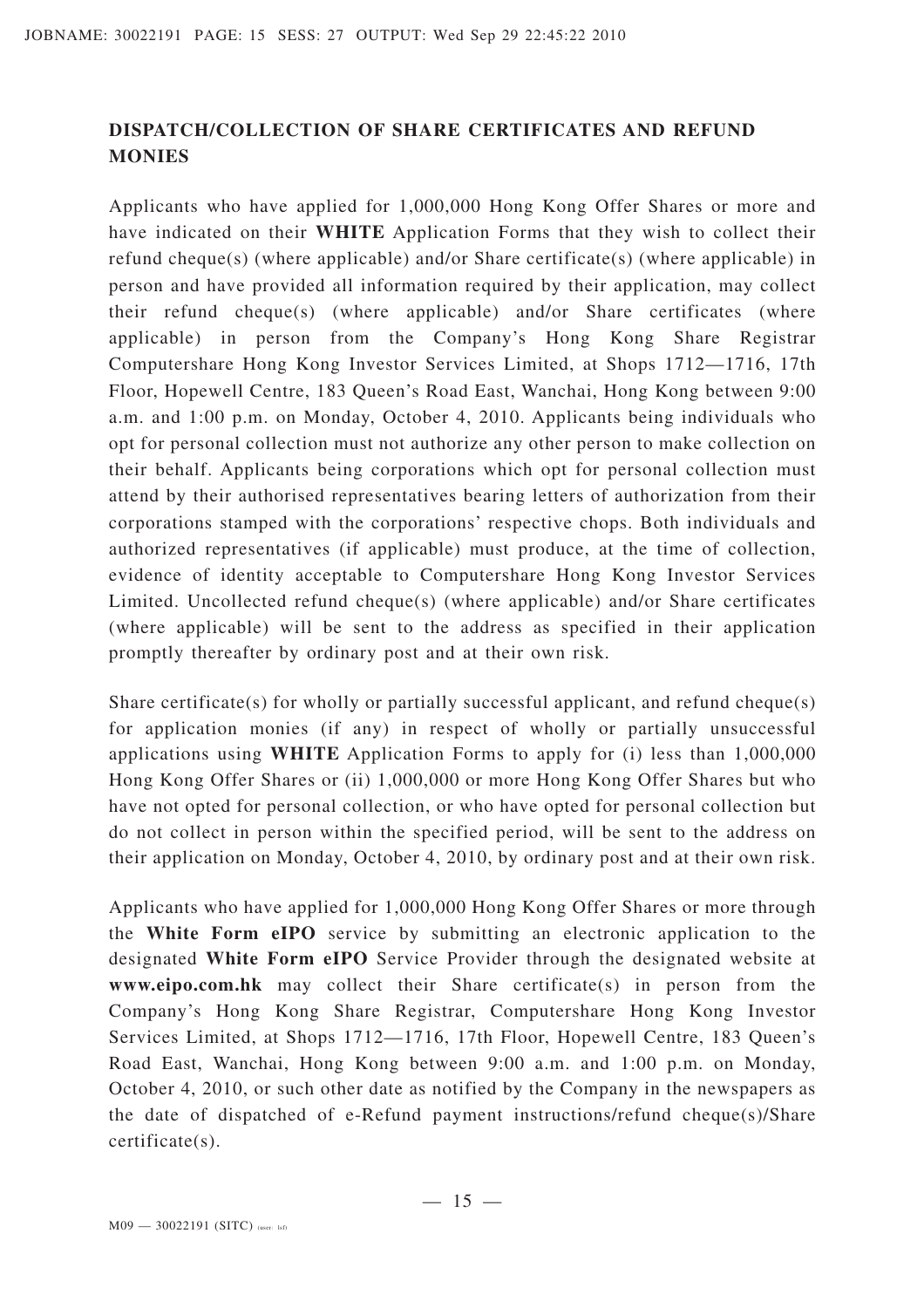Share certificate(s) (where applicable) for Hong Kong Offer Shares allotted to applicants applying through the **White Form eIPO** which are either not available for personal collection or which are available but are not collected in person are expected to be sent to the address specified in their application instructions to the designated **White Form eIPO** Service Provider promptly thereafter by ordinary post and at their own risk.

Applicants who have applied through the **White Form eIPO** service and paid their application monies from a single bank account, may have refund monies (if any) dispatched to the application payment bank account in the form of e-Refund payment instructions. Applicants who have applied through the **White Form eIPO** service and paid their application monies from multiple bank accounts, may have refund monies (if any) dispatched to the address as specified on the applicants' **White Form eIPO** application in the form of refund cheque(s), by ordinary post at their own risk.

Share certificates for Hong Kong Offer Shares allotted to applicants using **YELLOW** Application Forms and those who applied by giving **electronic application instructions** to HKSCC via CCASS, will be issued in the name of HKSCC Nominees and deposited into CCASS for credit to their CCASS Investor Participant stock account or the stock account of their designated CCASS Participant as instructed by them in their application on Monday, October 4, 2010, or under contingent situation, on any other date as shall be determined by HKSCC or HKSCC Nominees.

Applicants applying through a designated CCASS Participant (other than a CCASS Investor Participant) using **YELLOW** Application Forms or by giving **electronic application instructions** to HKSCC should check the number of the Hong Kong Offer Shares allocated to them with that CCASS Participant.

Applicants applying as a CCASS Investor Participant on **YELLOW** Application Forms or by giving **electronic application instructions** to HKSCC should check the announcement published by our Company and report any discrepancies to HKSCC before 5:00 p.m. on Monday, October 4, 2010 or such other date as shall be determined by HKSCC or HKSCC Nominees. Applicants applying as a CCASS Investor Participant on a **YELLOW** Application or by giving **electronic application instructions** to HKSCC may also check their new account balances via the CCASS Phone System and the CCASS Internet System (using the procedures contained in HKSCC's "An Operating Guide for Investor Participants" in effect from time to time) immediately after the credit of the Hong Kong Offer Shares to their CCASS Investor Participant stock accounts. HKSCC will also make available to CCASS Investor Participants an activity statement showing the number of Hong Kong Offer Shares credited to their stock accounts.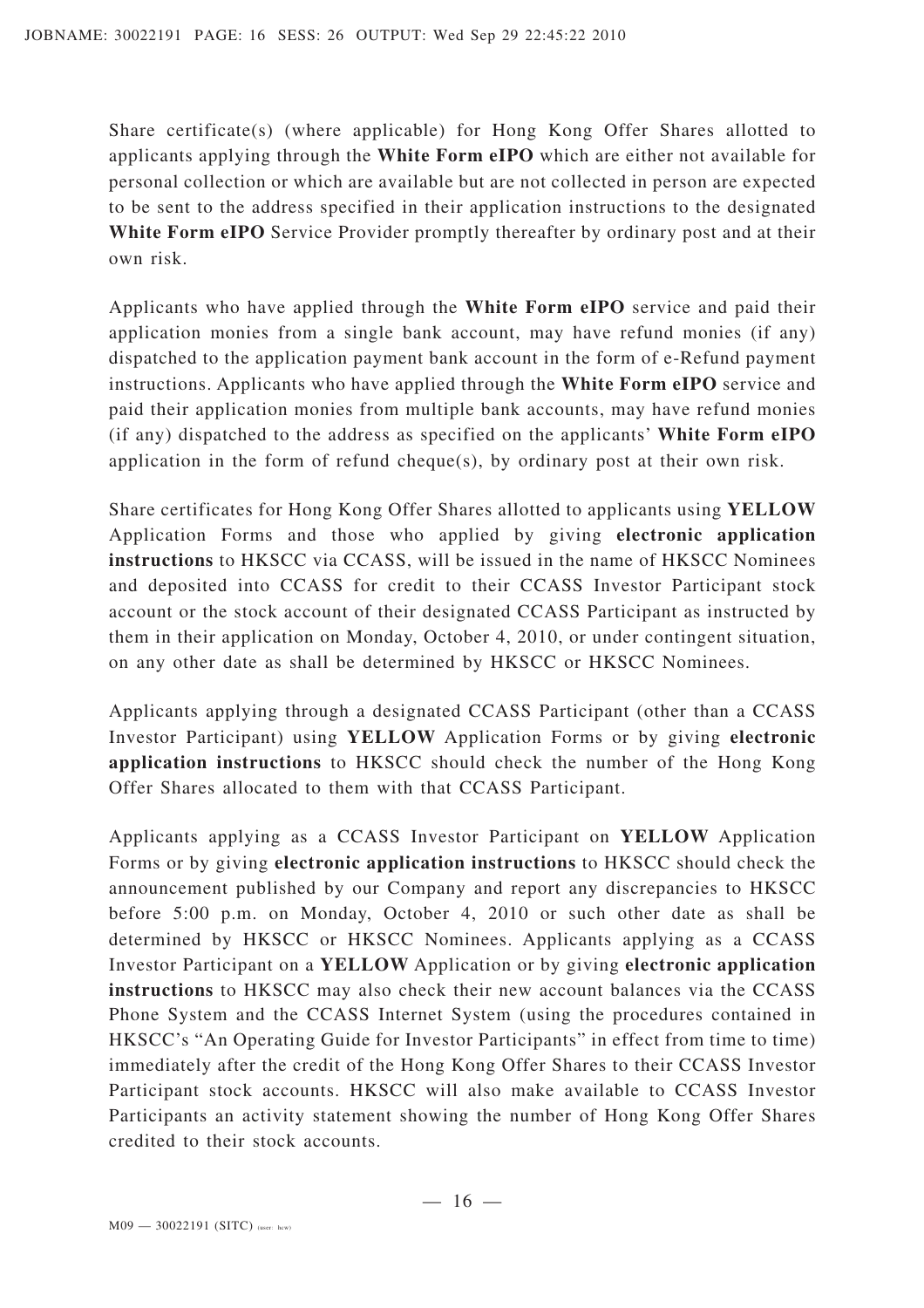Applicants who have applied for 1,000,000 Hong Kong Offer Shares or more using **YELLOW** Application Forms and have elected on their Application Forms that they wish to collect their refund cheques (where applicable) in person, may collect their refund cheques (where applicable) in person from the Company's Hong Kong Share Registrar, Computershare Hong Kong Investor Services Limited, at Shops 1712—1716, 17th Floor, Hopewell Centre, 183 Queen's Road East, Wanchai, Hong Kong between 9:00 a.m. and 1:00 p.m. on Monday, October 4, 2010 or such other date as notified by the Company in the newspapers as the date of collection/dispatch of e-Refund payment instructions/refund cheques/Share certificates.

Refund cheque(s) (if any) for applicants using **YELLOW** Application Forms which are either not available for personal collection or which are available but are not collected in person will be sent to the address on their application on Monday, October 4, 2010, by ordinary post and at their own risk.

Refund monies (if any) for applicants giving **electronic application instructions** to HKSCC via CCASS are expected to be credited to the relevant applicants' designated bank accounts or the designated bank accounts of their brokers or custodians on Monday, October 4, 2010.

Applicants applying through designated CCASS Clearing/Custodian Participants may check the refund amount payable to them through their brokers or custodians on Monday, October 4, 2010. Applicants applying as CCASS Investor Participants can check the amount of refund money payable to them via the CCASS Phone System or the CCASS Internet System on Monday, October 4, 2010, or in the activity statement made available to them by HKSCC after the credit of refund money to their designated bank accounts.

The Company will not issue any temporary documents of title. No receipts will be issued for application monies paid. Share certificates will only become valid certificates of title provided that the Hong Kong Public Offering has become unconditional in all respects and neither the Hong Kong Underwriting Agreement nor the International Underwriting Agreement has been terminated in accordance with its terms on or before 8:00 a.m. on Wednesday, October 6, 2010. For more information, please see the section headed "Underwriting — Underwriting Arrangements and Expenses — Hong Kong Public Offering — Grounds for Termination" in the Prospectus.